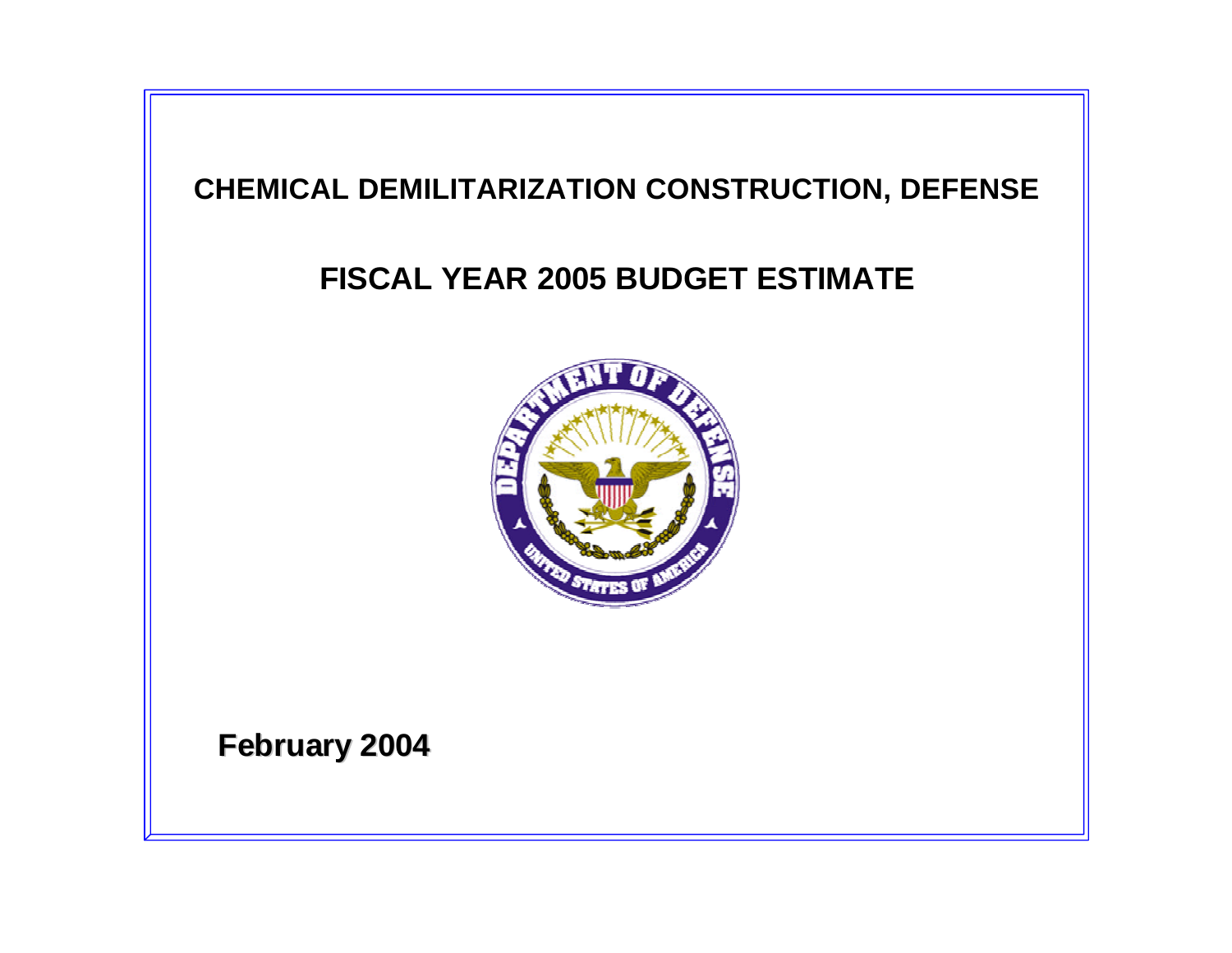# **BUDGET ESTIMATE SUBMISSION FOR FY 2005 CHEMICAL DEMILITARIZATION CONSTRUCTION, DEFENSE**

### **APPROPRIATION LANGUAGE**

For expenses, not otherwise provided for, necessary for the construction of facilities and infrastructure upgrades to support destruction of the United States stockpile of lethal chemical agents and munitions in accordance with the provisions of Section 1412 of the National Defense Authorization Act, 1986 (50 U.S.C. 1521), \$81,886,000 to become available on October 1, 2004 and to remain available until September 30, 2009.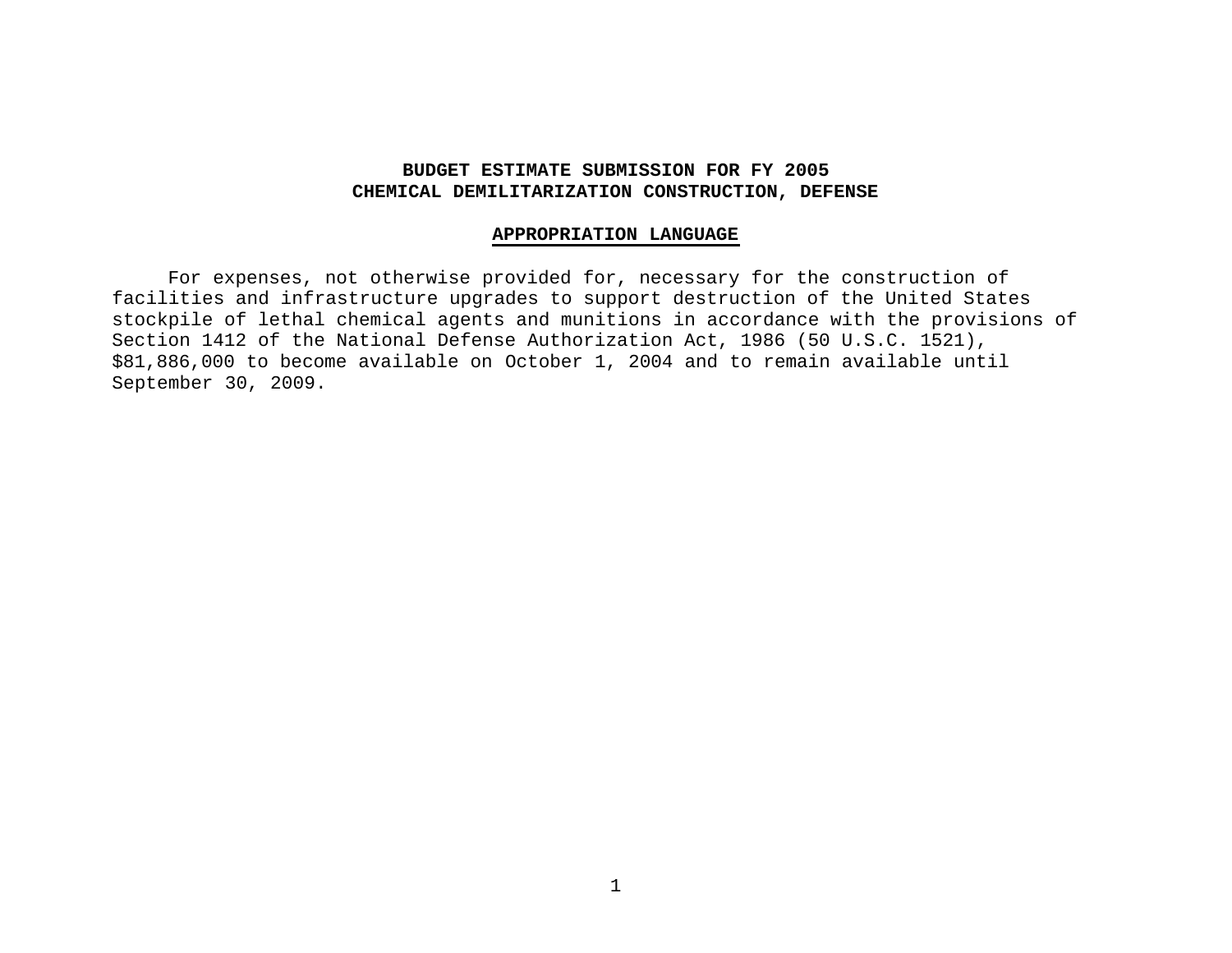# **BUDGET ESTIMATE SUBMISSION FOR FY 2005 CHEMICAL DEMILITARIZATION CONSTRUCTION, DEFENSE**

#### **APPROPRIATION JUSTIFICATION**

(In Thousands of Dollars) **FY 2005 Estimate \$ 81,886 \*FY 2004 Budget \$119,815 \*FY 2003 Actual \$157,631**

\* Funded in Military Construction, D-W

### **Part I - Purpose and Scope**

This account provides funding for design and construction of full-scale chemical disposal facilities and associated projects to upgrade installation support facilities and infrastructures required to support the Chemical Demilitarization Program. This is a new account for FY 2005 established to comply with Section 141 (b) of the FY 2003 National Defense Authorization Act.

## **Part II - Justification of Funds Required**

 The funds requested in this budget submission are required to carry out the Congressional mandate of Public Law 99-145 and support the commitments of this nation under the Chemical Weapons Convention. Specifically, this document provides justification for construction funding for FY 2005 financial requirements in support of the Chemical Demilitarization Program.

The costs for facilities construction for each chemical disposal plant to be built are based on site-specific design criteria and depot infrastructure requirements. These requirements include planning, acquisition, construction and other supporting activities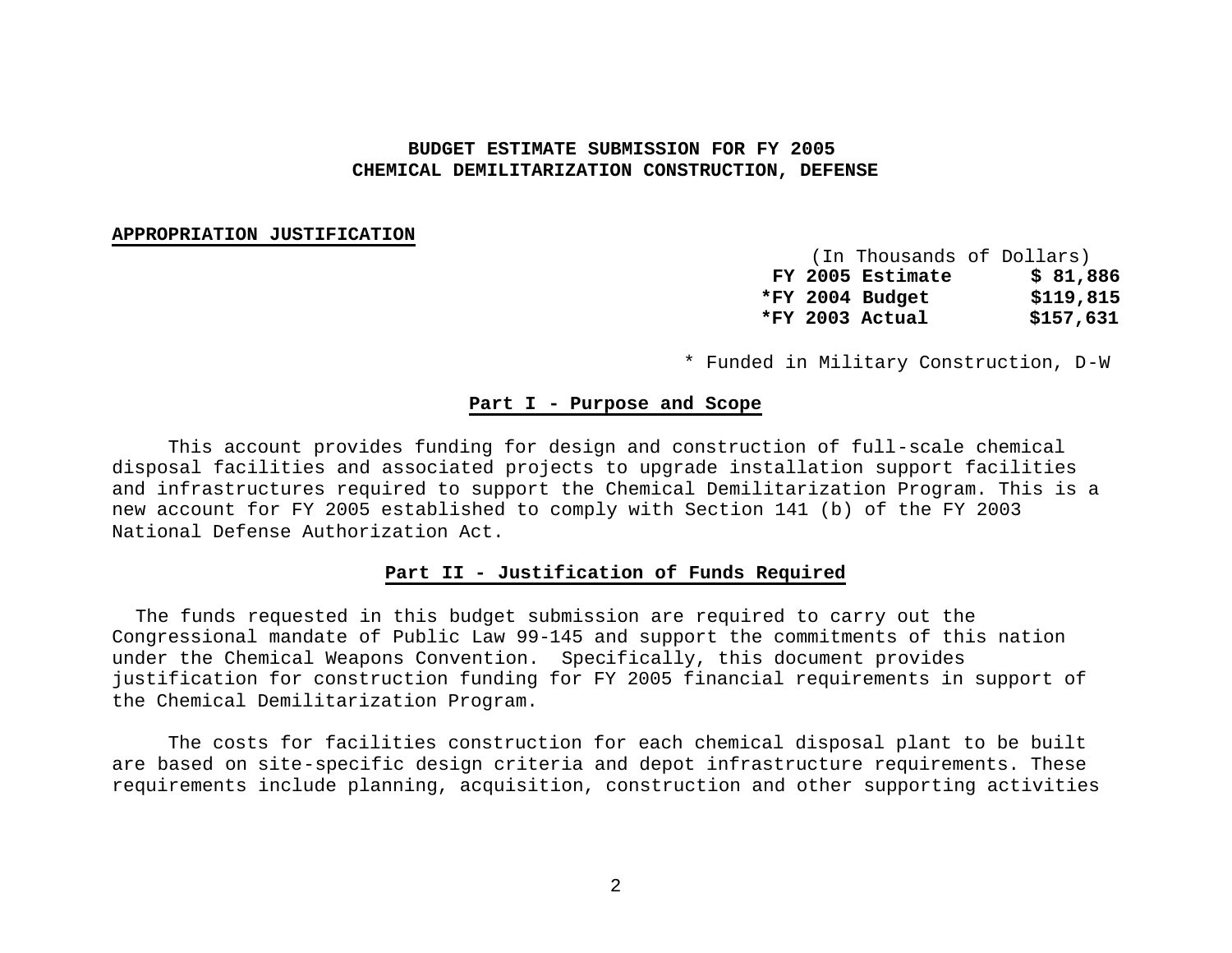necessary to construct destruction facilities so the Chemical Demilitarization Program can be completed according to the approved schedule.

The FY 2005 budget request includes: Blue Grass Chemical Agent Disposal Facility Increment V (\$37.1 million) and Pueblo Chemical Agent Disposal Facility Increment VI (\$44.8 million). Refer to DD Form 1391 for further description of requirements.

#### **Part III — Program Description and Milestones**

The Assembled Chemical Weapons Alternatives<sup>1</sup> (ACWA) program, a separately-managed part of the Chemical Demilitarization Program, was established in 1997 to identify and demonstrate alternative (non-incineration) technologies for the demilitarization of assembled chemical weapons. Having successfully completed its initial mission, the Program Manager for Assembled Chemical Weapons Alternatives (PMACWA) is currently implementing the selected alternatives that, after pilot testing, will be used to destroy assembled chemical weapons stored at the Pueblo Chemical Depot in Colorado and the Blue Grass Army Depot in Kentucky.

 A systems contract for the Pueblo Chemical Agent-Destruction Pilot Plant (PCAPP) was awarded in September 2002 to Bechtel National, Incorporation, to begin the design/build plan for a full-scale pilot plant to destroy the Pueblo chemical weapons stockpile using neutralization followed by biodegradation. The systems contractor recently completed the initial facility and process design packages. An analysis of alternatives is currently underway to determine the best design. Additionally, the Army recently submitted applications to the State of Colorado for environmental permits required by the Resource Conservation and Recovery Act and the Clean Air Act.

The systems contract for the Blue Grass Chemical Agent-Destruction Pilot Plant (BGCAPP) was awarded in June 2003 to the Bechtel Parsons Blue Grass Team, to design, construct and

 $\overline{a}$ 

 $1$  Formerly known as the Assembled Chemical Weapons Assessment program, the ACWA program has changed its name to reflect its current mission.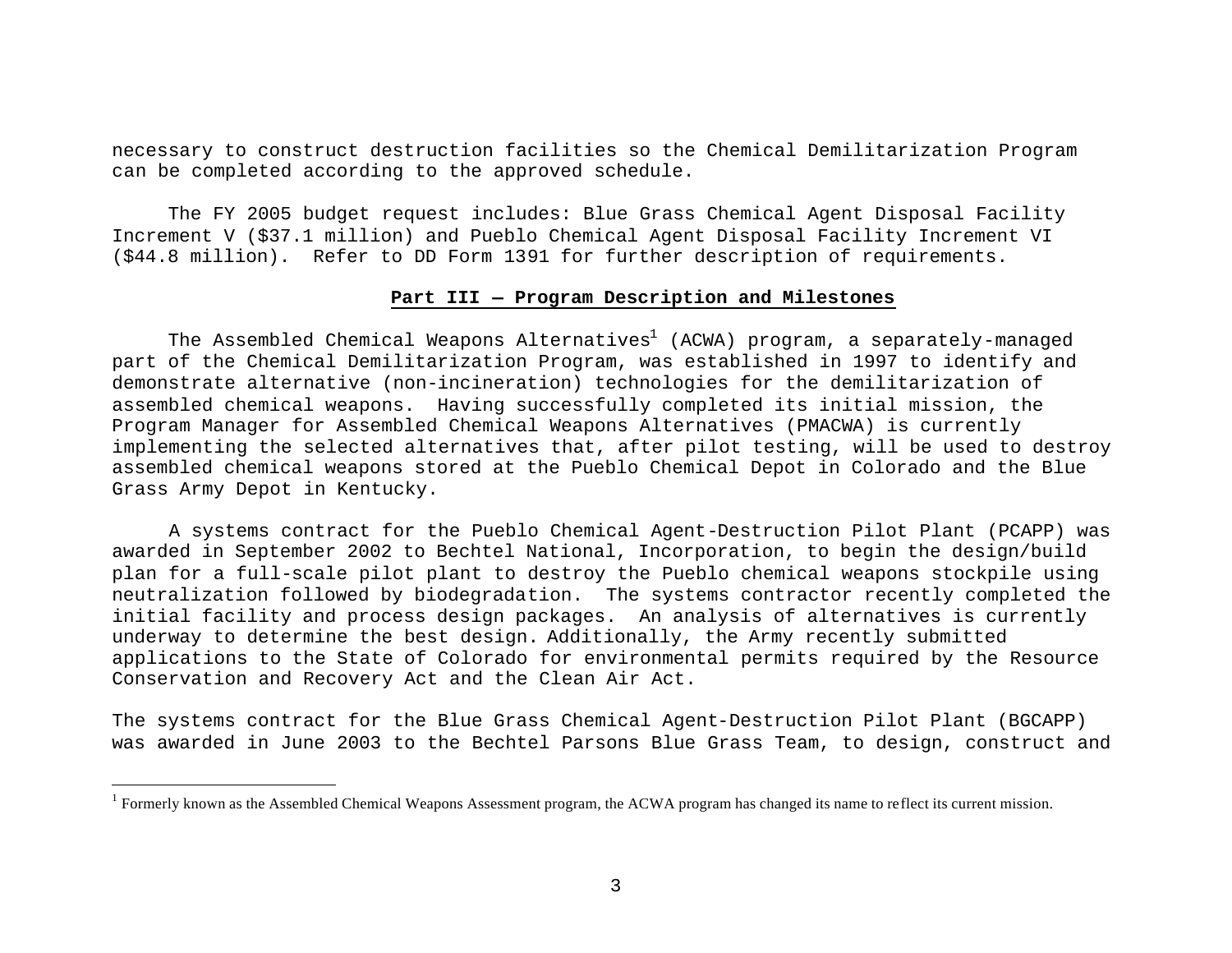operate a full-scale pilot plant to destroy the Blue Grass chemical weapons stockpile using neutralization followed by supercritical water oxidation. Initial design activities and preparation of environmental permit applications are currently ongoing.

# **Major Milestones for Assembled Chemical Weapons Alternatives Program are as follows:**

| Pueblo Chemical Agent-Destruction Pilot Plant (PCAPP)      |                   |  |
|------------------------------------------------------------|-------------------|--|
| Record of Decision and Technology Selection                | July 2002         |  |
| Systems Contract Award                                     | September 2002    |  |
| RCRA Permit Application Submittal                          | December 2003     |  |
| Facility Construction                                      | FY 2005 - FY 2009 |  |
| Blue Grass Chemical Agent-Destruction Pilot Plant (BGCAPP) |                   |  |
| Record of Decision and Technology Selection                | January 2003      |  |
| Systems Contract Award                                     | June 2003         |  |
| RCRA Permit Application Submittal                          | 2nd Otr FY 2004   |  |
| Facility Construction                                      | FY 2005 - FY 2009 |  |